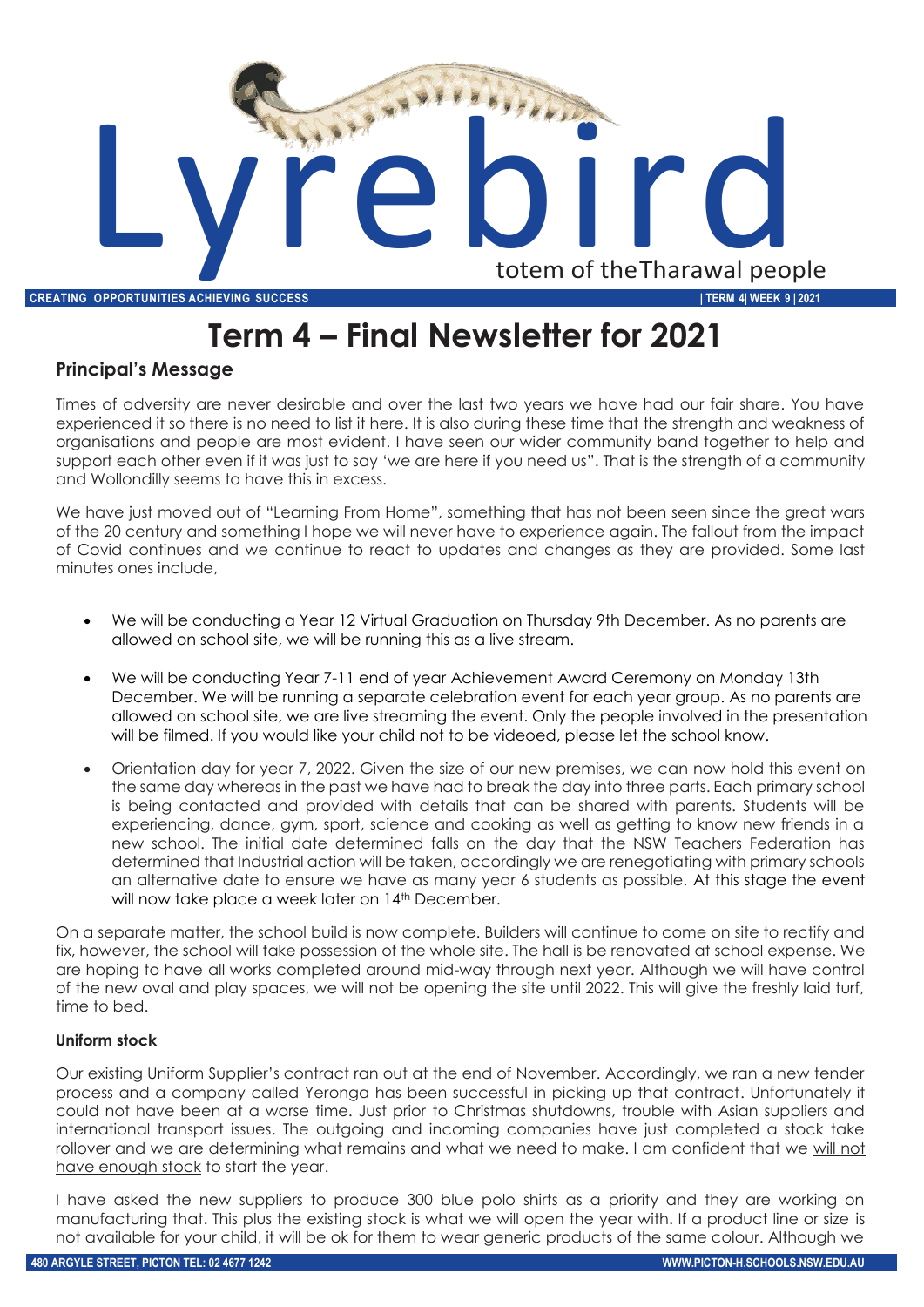like to look our best at the start of a new year our students may have to wear generic back products until they are available.

#### **Staffing**

We are just finalizing the last of filling teacher vacancy positions. I anticipate there will be eight changes. You will be introduced to our new staff at the beginning of next year however teachers tend to pick up new positions without notice. An example is Mr. Andrew Tann. After many years of dedicated service, he has picked up another position elsewhere. We thank him for his diligence and professionalism and wish him well. We will fill his position early 2022.

### **Hall Upgrade**

The process is underway and approved, however the build and Covid have interrupted the work we hoped to have completed by now. The floor is completed, and the last three roof sides will be done over the Christmas break so that all walls are now white. I anticipate the internal works will commence around March. You may remember that this is a school funded project. The delay has meant a significant increases in cost which is discussed at the last P&C of the year. It is hoped that the work will be completed early semester 2 and we can begin to operate many community events.

#### **School Performance and Planning**

Every year schools are asked to reflect upon their progress. They are measured against 14 different standards in Learning, Teaching and Leadership. Every 4 years an external team of principal's reviews school progress and makes comment against the current year's determination. For us at Picton this "External Validation" process took place in term 3 of this year. From this reflection and validation process our school can modify it directions to better work towards further improvement. Below is a graph representation of our growth over the last two years.

Blue represents where we were two years ago. Orange where we are today. The highest level is Excelling.

Our staff have worked together diligently to make these improvements. We will not have to modify our current plans as we had already identified where we need to do more, to get our students to achieve higher results and improved processes. This work has already commenced, and I hope you will see the outcomes next year.